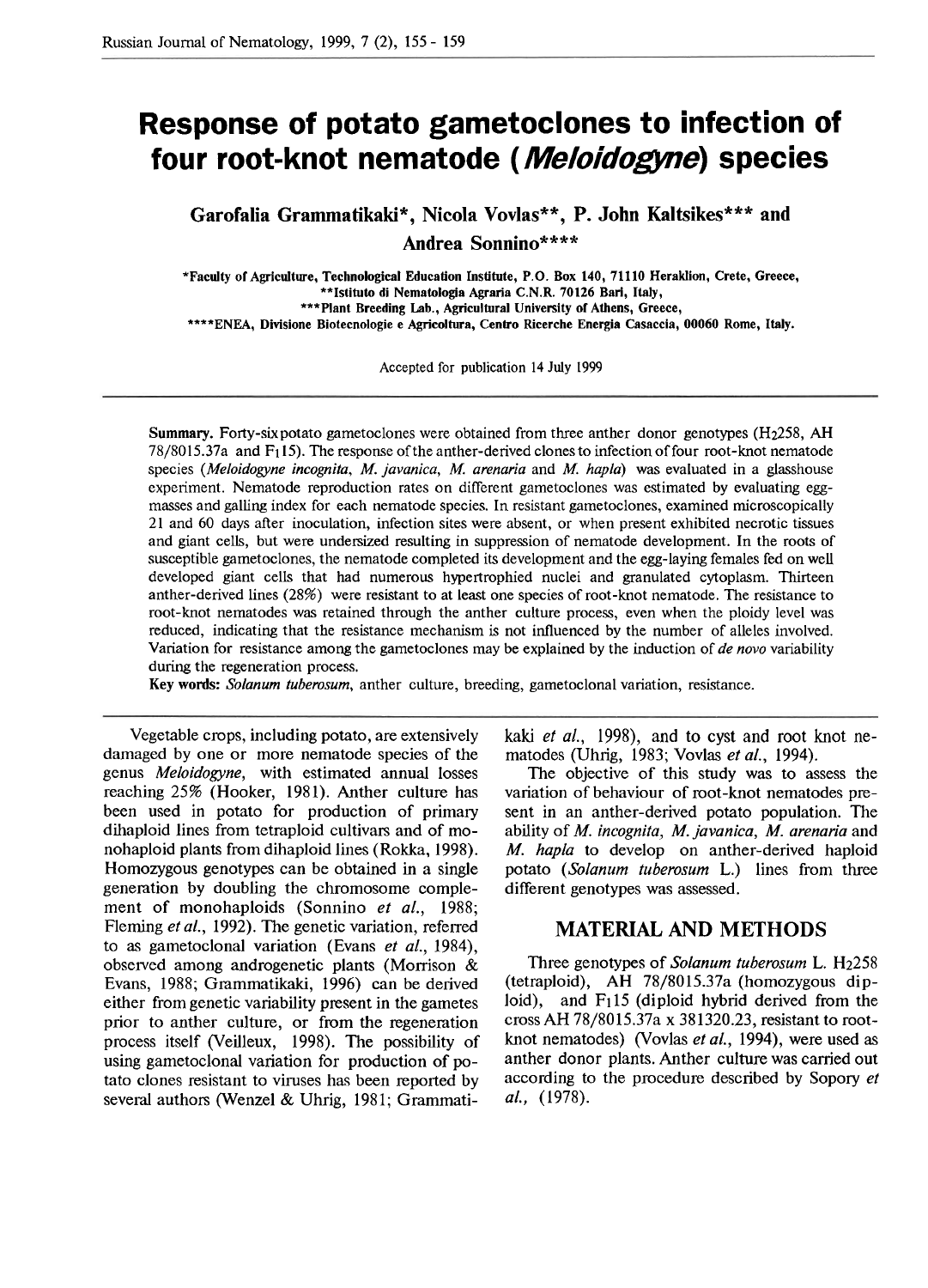Macroscopic structures (embryoids) obtained from the anthers were cultured in a regeneration medium which contained MS macro and micronutrients (Murashige & Skoog, 1962) plus 0.3 mg/l zeatin riboside, 10% coconut water and 3% sucrose. The cultures were incubated at 24 °C, in a 16h day light regime with a Photosynthetic Photon Flux (PPF) of 200  $\mu$ m<sup>-2</sup> s<sup>-1</sup>. After three weeks the converted embryoids were transferred to MS minimal medium with 3% sucrose to promote root and shoot development. When plantlets developed root and shoot systems they were transferred to sterile soil in pots. Immediately after transfer from in vitro culture, the plantlet containers were covered with plastic lids to prevent rapid dehydration. The ploidy level of anther-derived plantlets was estimated by counting chromosomes in root tips, and chloroplasts on stomata1 guard cells (Grammatikaki, 1996).

Forty-sixpotato gametoclones obtained from the three potato anther donor plants were used for root-knot nematode resistance tests. Ten plants for each gametoclonal line were grown singly in 500  $cm<sup>3</sup>$  plastic pots, containing sandy loam soil and maintained under glasshouse conditions at 26-28  $\pm 2^{\circ}$ C. Each plant received a 10 ml aliquot of M. incognita, or M. javanica, or M. arenaria or M. hapla eggs and juveniles suspension, placed into 3-5 cm deep holes in the soil near the roots to give a total inoculurn population density of 10,000 eggs and juveniles per plant. All populations of root-knot nematodes used were reared on tomato (Lycopersicum esculentum Mill. cv. Rutgers.) in glasshouse cultures. A small amount of roots from each gametoclonal line was harvested 3 weeks after inoculation for histological observation and study, and the remainder were collected 60 days after inoculation and their infestation assessed. Galling of each root system was evaluated according to the 0-5 scale of Taylor and Sasser (1978). Root systems were then immersed in phloxin B solution to stain egg-masses (Dickson & Benstruble , 1965) which were counted and rated for galling index.

Root segments were harvested from the plants at 21 and 60 day post inoculation and fixed in formaldehyde-acetic acid solution, dehydrated in a tertiary butyl alcohol series and embedded in parafin. Sections,  $12 \mu m$  thick, were stained with safranin and fast-green, mounted permanently in Dammar xylene and examined microscopically (Johansen, 1941).

## **RESULTS AND DISCUSSION**

Based on reproduction rates (egg mass index) and on histological results (necrotic tissues near the nematode body, undersized giant cells and consequent suppression of nematode development), the gametoclones with an egg-mass index  $\leq$  2, and a hypersensitive reaction, were considered resistant to each *Meloidogyne* species, and those with an index > 2 susceptible. (Tables 1-5).

Histological observations of root tissues 21 and  $60$  days after inoculation showed that Meloidogyne spp. juveniles penetrated the root tissues of all lines tested. In the resistant lines juveniles were immobilized and surrounded by necrotic tissue, and although they initiated a permanent feeding site they failed to form functional giant cells. Nematodes associated with these atypical feeding sites did not develop into egg-laying adults.

On the remaining lines (egg-masses and/or a galling index  $> 2$ ) evident swellings at infection sites were observed, being the result of active hyperplastic and hypertrophied formations. Each adult female was surrounded by 3 to 8 large giant cells with granulated cytoplasm and numerous hypertrophied nuclei and nucleoli. Sixty days after inoculation, in contrast to the ungalled roots or those showing only slight swellings, large egg-masses protruded from the galls of the susceptible lines. Histological exarnination of these galled roots revealed well-established permanent feeding sites induced by nematode feeding.

The resistance to  $M$ . *incognita* found in gametoclones derived from the genotype  $F<sub>1</sub>15$  confirms that this character is retained through the anther culture process, as previously reported by Vovlas et al. (1994).

From the anther donor genotype H<sub>2</sub>258, 1 of 13 gametoclone was resistant to  $M$ . *arenaria*, 2 of 12 were resistant to M. javanica and 2 of 8 were resistant to M. hapla. Sixof the 7 gametoclones derived from  $F<sub>1</sub>15$  were resistant to *M. incognita*. With genotype AH78/8015.37a 2 of 6 gametoclones appeared resistant to M. incognita. Thirteen anther derived lines (28%) apparently were resistant to at least one species of root-knot nematode, whilst the remaining lines were considered susceptible.

Variation in resistance among the gametoclones derived from AH78/8015.37 (Table 5) may be due to induction of de novo variability during the regeneration process. Genotype AH78/8015.37 is a homozygous diploid and consequently should provide genetically uniform gametes. This may also apply to the variation found with the gametoclones derived from H2258. This clone is a heterozygous tetraploid. but should be homozygous recessive at the three specific loci involved in the resistance genes (Mendosa & Jatala, 1984). In this case the variation observed could not originate from recombination occurring before anther excision, or by possible formation of SDR unreduced microspores.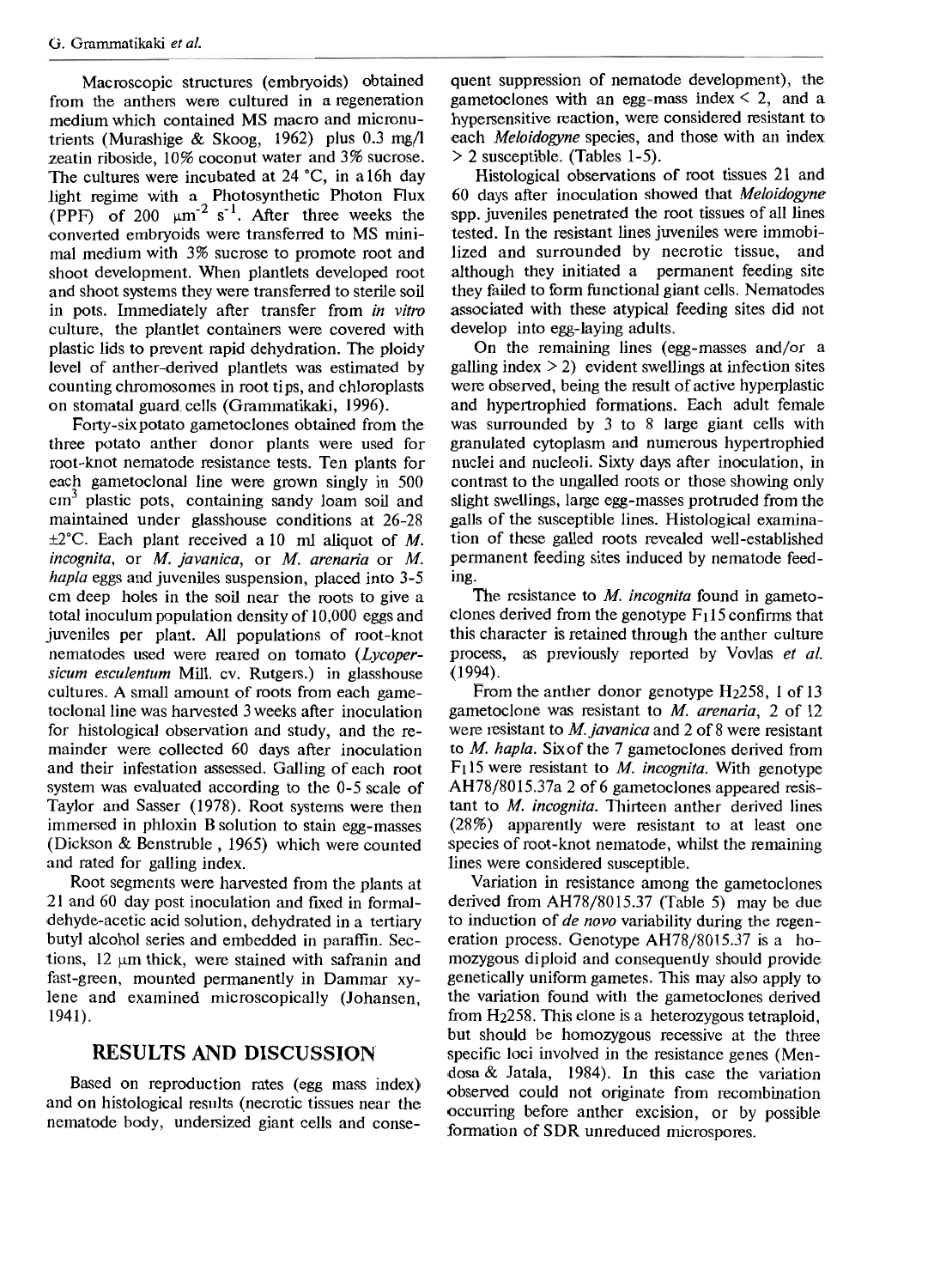| Gametoclone               | Ploidy level | Gall and egg-mass index | Reaction type |
|---------------------------|--------------|-------------------------|---------------|
| $H2258-1G.C.$             | (2x)         | 3,4                     |               |
| $H2258-2G.C.$             | (2x)         |                         |               |
| $H2258-6G.C.$             | (2x)         |                         |               |
| $H2258-8G.C.$             | (2x)         | 3.8                     |               |
| $H2258-11G.C.$            | (2x)         |                         |               |
| $H2258-14G.C.$            | (2x)         |                         |               |
| $H2258-15G.C.$            | (2x)         |                         |               |
| H <sub>2</sub> 258-16G.C. | (4x)         | 2.2                     |               |
| $H2258-17G.C.$            | (2x)         |                         |               |
| H <sub>2</sub> 258-23G.C. | (2x)         | 3.2                     |               |
| $H2258-25G.C.$            | (2x)         |                         |               |
| $H2258-26G.C.$            | (2x)         | 3.2                     |               |
| $H2258-54G.C.$            | (4x)         |                         | R             |

**Table 1.** Galling index and type of reaction to *Meloidogyne arenaria* on gametoclones of the genotype H2258.

#### **Table 2.** Galling index and type of reaction to *Meloidogyne javanica* on gametoclones of the genotype H2258.

| Gametoclone               | Ploidy level | Gall and egg-mass index | Reaction type |
|---------------------------|--------------|-------------------------|---------------|
| $H2258-30G.C.$            | (2x)         |                         |               |
| $H2258-31G.C.$            | (2x)         |                         |               |
| H <sub>2</sub> 258-39G.C. | (2x)         | 2.1                     |               |
| $H2258-41G.C.$            | (4x)         | 2.2                     |               |
| $H2258-42G.C.$            | (4x)         | 2.6                     |               |
| H <sub>2</sub> 258-43G.C. | (4x)         |                         |               |
| $H2258-44G.C.$            | (4x)         |                         |               |
| H <sub>2</sub> 258-45G.C. | (4x)         |                         |               |
| $H2258-46G.C.$            | (4x)         | 3.5                     |               |
| $H2258-48G.C.$            | (2x)         |                         |               |
| $H2258-50G.C.$            | (4x)         | 2.2                     |               |
| $H2258-53G.C.$            | (4x)         |                         | R             |

#### **Table 3.** Galling index and type of reaction to *Meloidogyne hapla* on gametoclones of the genotype H2258.

| Gametoclone     | Ploidy level | Gall and egg-mass index | Reaction type |
|-----------------|--------------|-------------------------|---------------|
| $H2258-7-G.H.$  | (2x)         |                         |               |
| $H2258-6-G.H.$  | (2x)         |                         |               |
| $H2258-8-G.H.$  | (4x)         | 2.3                     |               |
| $H2258-10-G.H.$ | (4x)         | 2.3                     |               |
| $H2258-2-O.A.$  | (2x)         |                         |               |
| $H2258-4-O.A.$  | (4x)         | 2.3                     |               |
| $H2258-5-O.A.$  | (2x)         | 2.2                     |               |
| $H2258-6-O.A.$  | (2x)         |                         |               |

#### Table 4. Galling index and type of reaction to *Meloidogyne incognita* on gametoclones of the genotype F<sub>1</sub>15.

| Gametoclone     | Ploidy level | Gall and egg-mass index | Reaction type |
|-----------------|--------------|-------------------------|---------------|
| $F_1$ 15-2-G.C. | (1x)         | 0.2                     |               |
| $F115-3-G.C.$   | (2x)         | 0.6                     |               |
| $F115-10-G.C.$  | (1x)         | 0                       | к             |
| $RF115-12-G.C.$ | (2x)         |                         |               |
| $RF115-13-G.C.$ | (2x)         | O                       | ĸ             |
| $F115-14-G.C.$  | (2x)         |                         | ĸ             |
| $RF115-3-O.A.$  | (2x)         |                         |               |

 $R$  = Resistant: Egg-masses index  $\langle 2; S$  = Susceptible: Egg-mass index  $\geq 2$ .

Scale of evaluation of egg-mass index: **0=** no galls or egg-masses per plant; 1 = 1-2 galls and/or egg-masses;  $2 = 3 - 10$ ;  $3 = 11 - 30$ ;  $4 = 31 - 100$ ; and  $5 =$  more then 100 galls and/or egg-masses per plant.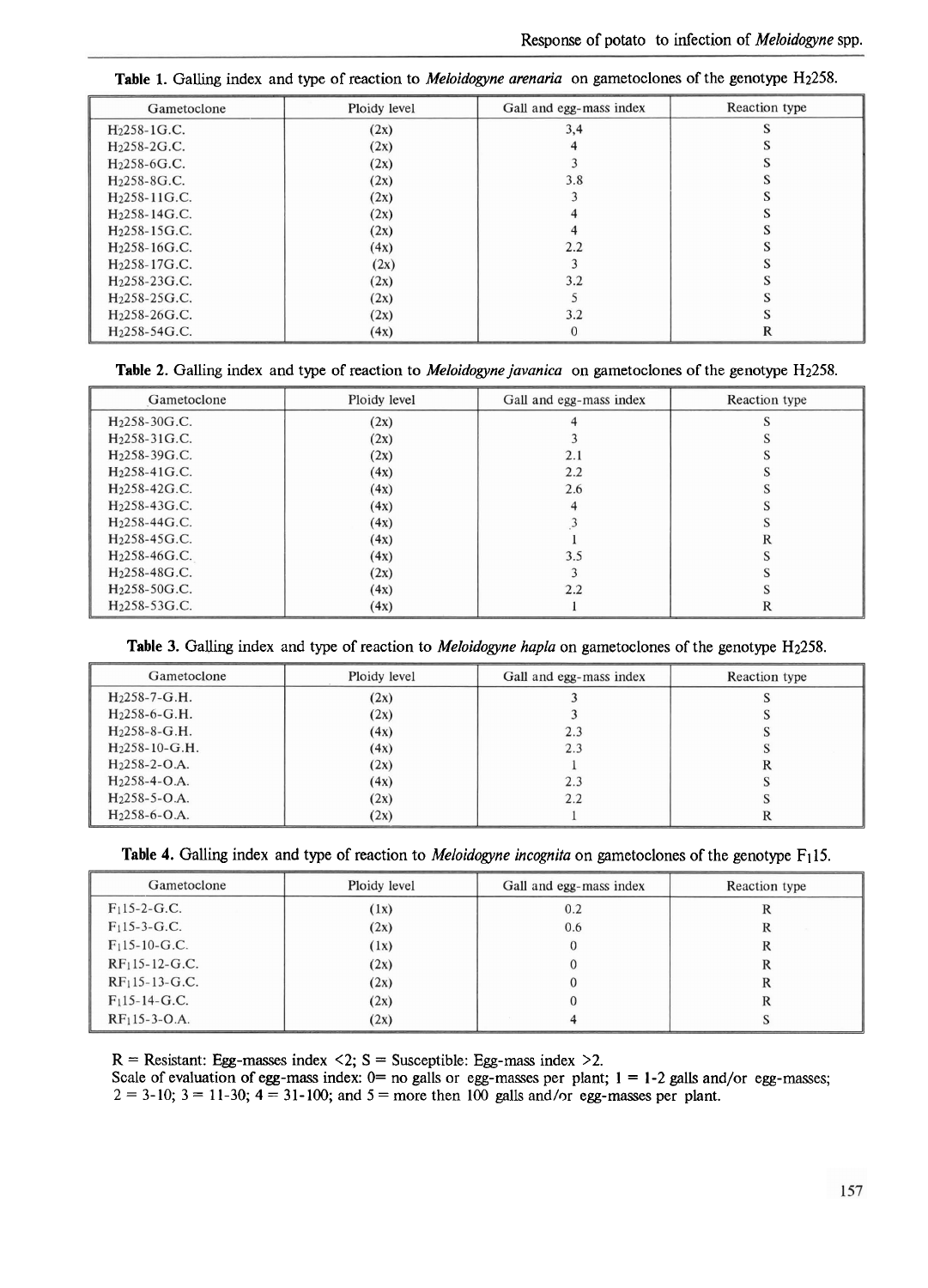Table 5. Galling index and type of reaction to *Meloidogyne incognita* on gametoclonal lines of the genotype AH 78/8015.37a.

| Gametoclone            | Ploidy level | Gall and egg-mass index | Reaction type |
|------------------------|--------------|-------------------------|---------------|
| AH 78/8015.37a-1 O.A.  | (2x)         |                         |               |
| AH 78/8015.37a-8 O.A.  | (2x)         | 3.2                     |               |
| AH 78/8015.37a-3 O.A.  | (1x)         |                         |               |
| AH 78/8015.37a-4 O.A.  | (1x)         | 2.2                     |               |
| AH 78/8015.37a-5 O.A.  | (2x)         | 1.6                     |               |
| AH 78/8015.37a-10 O.A. |              |                         |               |

 $R =$  Resistant: Egg-masses index <2;  $S =$  Susceptible: Egg-mass index >2.

Scale of evaluation of egg-mass index:  $0=$  no galls or egg-masses per plant;  $1 = 1-2$  galls and/or egg-masses;  $2 = 3-10$ ;  $3 = 11-30$ ;  $4 = 31-100$ ; and  $5 =$  more then 100 galls and/or egg-masses per plant.

Resistance to *Meloidogyne incognita* was found at the diploid level, as reported by Watanabe *et al.*  (1994), and also.at the monoploid level (Table 4). Therefore, the resistance mechanism seems not to be influenced by the number of alleles involved. The complex inheritance of the resistance to *Meloidogyne*  species, which is controlled by three major complementary genes (Mendoza & Jatala, 1982), and the low number of gametoclones tested, prevented examination of the patterns of segregation.

In conclusion, our results support the concept that anther culture is helpful in potato breeding for resistance to root-knot nematodes. However, the use of gametoclones for genetic analysis and for drawing genetic maps seems unreliable due to the induction of new variation which skews segregation patterns in anther-derived populations (Rivard *et al.,* 1996).

#### **REFERENCES**

- **Dickson, D.W.** & **Benstruble, F. 1965.** Asieving technique for extraction of egg masses of Meloidogyne incognita from soil. Phytopathology 55: 497.
- **Evans, D.A., Sharp, W.R.** & **Media-Fiho, H.P. 1984.**  Somaclonal and gametoclonal variation. American Journal of Botany 71: 759-774.
- **Fleming, M.L.M.H., Maine, MJ.De.** & **Powell, W. 1992.**  Ploidy doubling by callus culture of potato dihaploid leaf explants and the variation in regenerated plants. Annals Applied Biolology 121: 183-188.
- **Grammatikaki, G. 1996.** [Production and evaluation of potato dihaploid plants]. Ph. D. Thesis, Agricultural University of Athens. 206 pp.
- **Grammatikaki, G., Avgelis, A., Kaltsikes, PJ.** & **Sonnino, A. 1998.** Analysis of gametoclonal variation for behavior against  $PVT^N$  in potato (Solanum tuberosum L.). Journal of Genetics and Breeding (in press).
- Hooker, W.J. 1981. *Compendium of Potato Diseases*. American Phytopathol. Soc., St. Paul, Minnesota, 125 pp.
- **Johansen, A. 1941.** Plant Microtechniques. New York, Mc Graw Hill. 523 pp.
- **Mendoza, U.** & **Jatala, P. 1982.** Breeding potatoes for resistance to root-knot nematode Meloidogyne species. In: 3rd IMP Research and Planning Conference on Root-knot nematodes (Meloidogyne sp.): 143- 153.
- **Morrison, R.** & **Evans, D.A. 1988.** Haploid plants from tissue culture: New plant varieties in a shortened time frame. Biotechnology 6: 684-690.
- **Murashige,** T. & **Skoog, F. 1962.** A revised medium for rapid growth and bioassays with tobacco tissue culture. Plant Physiologyl5: 473-497.
- **Rivard, S.R., Cappadocia, M.** & **Landry, B.S. 1996. A**  comparison of RFLP maps based on anther culture derived, selfed and hybrid progenies of Solanum chacoense. Genome 39: 611-621.
- **Rokka, V.-M. 1998.** Androgenic haploidization and interspecific and intraspecific somatic hybridization in potato germplasm development. Academic Dissertation, University of Helsinki. 206 pp.
- **Sonnino, A., Iwanaga, M.** & **Henostroza, A. 1988.** Chromosome number doubling of 2x potato lines with diverse genetic background through tissue culture. Potato Research 31: 627-631.
- **Sopory, S.K., Jacobsen, E.** & **Wenzel, G. 1978.** Production of monohaploid embryoids and plantlets in cultured anthers of Solanum tuberosum. Plant Sciences Letters 12: 47-54.
- **Taylor, A.L.** & **Sasser, J.N. 1978.** Biology, Identification and Control of Root-knot Nematodes (Meloidogyne species). North Carolina State University Graphics, Raleigh, 111 pp.
- Uhrig, H., 1983. Breeding for Globodera pallida resistance in potatoes. I. Improvement of the androgenetic capacity in some resistant dihaploid clones. Zeitschrift für Pflanzenzüchtung 91: 211-218.
- **Veilleux, R.E. 1998.** Gametoclonal variation in crop plants. In: Somaclonal Variation and Induced Mutations in Crop Improvements  $(S.M.$  Jain, D.S. Brar & B.S.